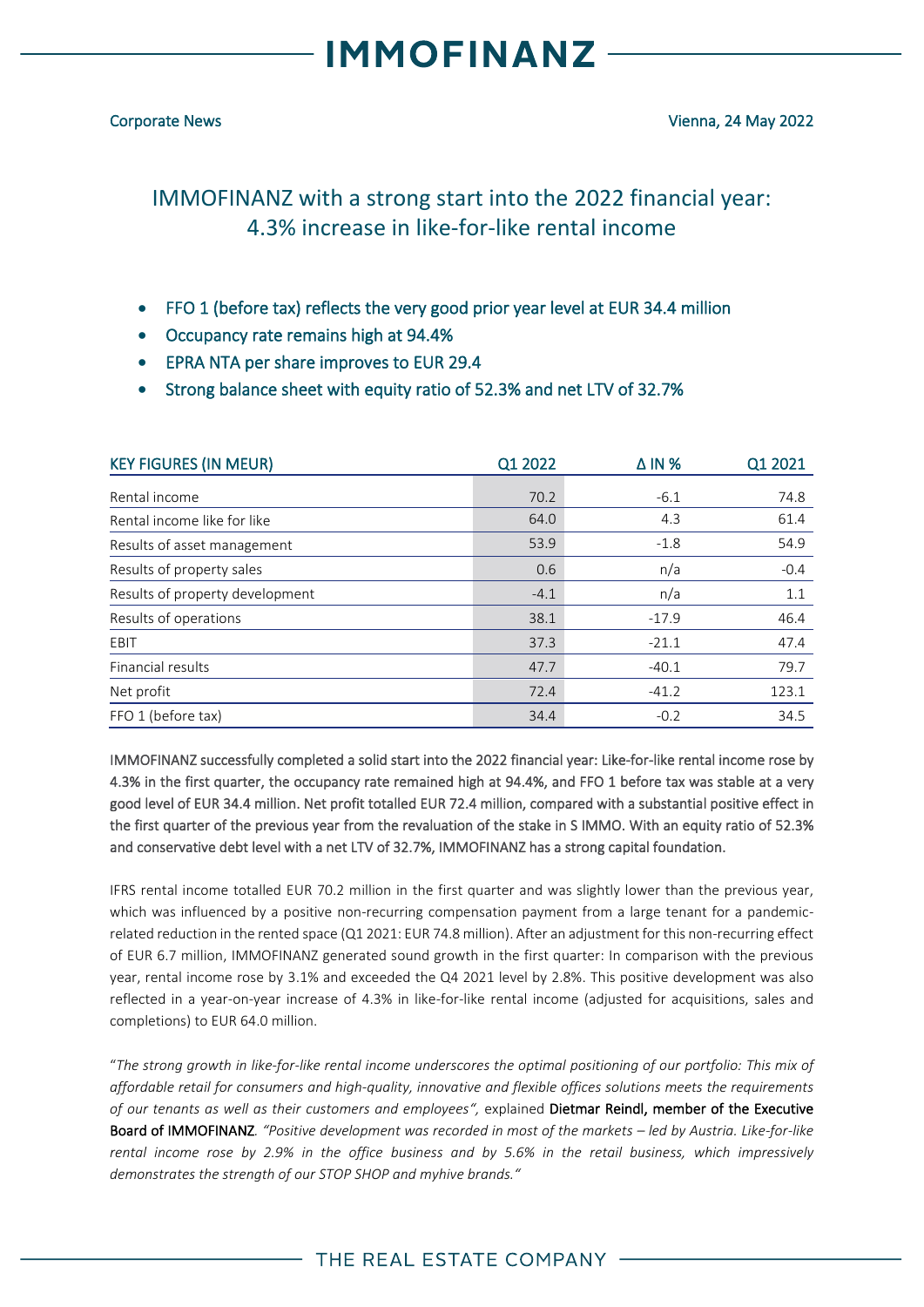### **MMOFINANZ**

The results of operations totalled EUR 38.1 million in the first quarter of 2022 (Q1 2021: EUR 46.4 million), and financial results equalled EUR 47.7 million (Q1 2021: EUR 79.7 million). Net profit amounted to EUR 72.4 million, following a comparative first quarter that was substantially influenced by the positive revaluation of the stake in S IMMO (Q1 2021: EUR 123.1 million). FFO 1 from the standing investment business (before tax) was stable at EUR 34.4 million (Q1 2021: EUR 34.5 million). That represents FFO 1 per share of EUR 0.26, compared with EUR 0.28 in Q1 2021 based on a higher number of shares.

#### Occupancy rate at high level

The IMMOFINANZ property portfolio covered 225 properties as of 31 March 2022 with a combined value of EUR 5.2 billion. Standing investments represented the largest component at EUR 4.6 billion and 2.0 million sqm of rentable space. At 94.4% (31 December 2021: 95.1%), the occupancy rate remained high. The retail properties were practically fully rented at 98.4%. The gross return on the standing investment portfolio equalled 5.9% based on IFRS rental income and 6.2% based on invoiced rents.

Radka Doehring, member of the Executive Board of IMMOFINANZ: *"We further expanded our position as the leading retail park operator in Europe this year with the acquisition of another retail park in Italy. We also recently completed a STOP SHOP in the Croatian city of Kastela and opened with full occupancy. Our plans call for the continuation of our growth course in the promising Adriatic region, and we will soon start construction on further retail park projects in Croatia."*

#### Equity ratio strengthened

IMMOFINANZ had a robust balance sheet structure as of 31 March 2022 with a stronger equity ratio of 52.3% (31 December 2021: 48.1%) and cash and cash equivalents of EUR 953.6 million. Cash and cash equivalents declined by EUR 568.8 million after the end of the reporting period following the repayment of corporate bonds. Despite this liquidity outflow, IMMOFINANZ still has a sound financial position. The average financing costs for financial liabilities (incl. derivatives) remained unchanged at a favourable 1.9%.

Stefan Schönauer, member of the Executive Board of IMMOFINANZ: "*Our equity ratio has improved to roughly 52% since the beginning of the year and our debt level – based on the net loan-to-value – is very conservative at 32.7%. In addition, roughly 90% of our financial liabilities are hedged against rising interest rates – which also has a positive influence on our financial results and underscores our effective hedging strategy. That creates a decisive advantage in the current environment."* 

#### EPRA indicators per share improved

The EPRA NTA per share rose by 0.6% from EUR 29.19 at the end of December 2021 to EUR 29.37 as of 31 March 2022. The IFRS book value per share equalled EUR 26.94 at the end of March 2022 (31 December 2021: EUR 27.44) .

#### **Outlook**

A change of control event led to the repayment of corporate bonds and to cash outflows of EUR 568.8 million. As communicated in an ad-hoc press release on 26 April 2022, the amount of these repayments had an influence on the outlook for business development in 2022 as originally announced by IMMOFINANZ. This guidance was therefore retracted, and the Executive Board is re-assessing the expected development of business. Plans call for the announcement of an updated guidance for the financial goals in 2022 during the year.

The annual general meeting for the 2021 financial year will be held on 12 July 2022 as a virtual annual general meeting in accordance with the relevant COVID-19 regulation. The dividend recommendation for the 2021 financial year will be announced on a timely basis before the annual general meeting.

Number of shares included for Q1 2022: 138,280,964 (basic); number of shares included for 2021: 123,292,767 (basic)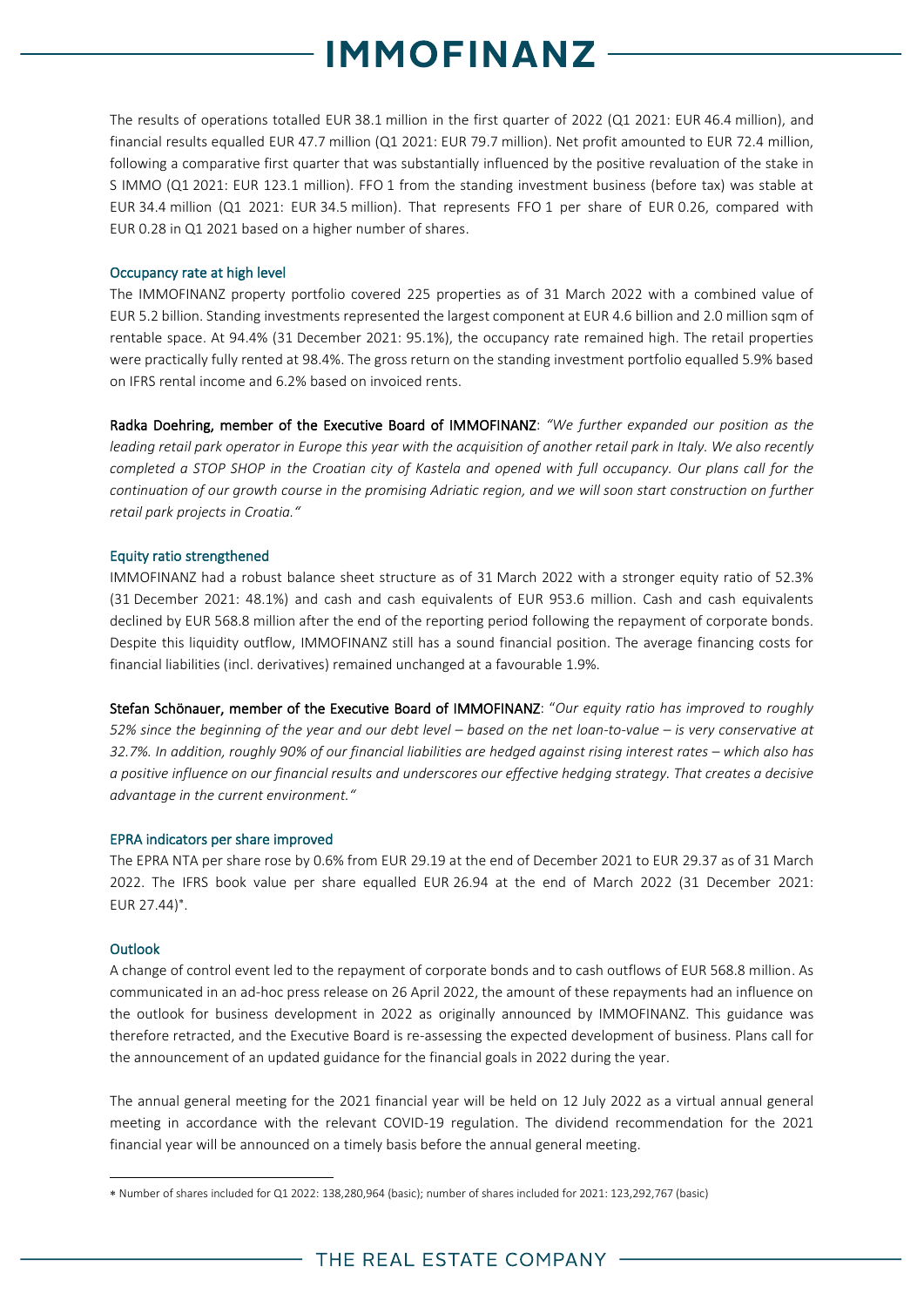# **MMOFINANZ**

#### Results in detail

Rental income totalled EUR 70.2 million in the first quarter. The year-on-year decline (Q1 2021: EUR 74.8 million) is attributable to a positive non-recurring compensation payment of EUR 6.7 million in the first quarter of 2021 from a large tenant for a pandemic-related reduction in the rented space. After an adjustment for this nonrecurring effect, rental income rose by 3.1%. Rental income also exceeded the Q4 2021 level by 2.8%. This positive development was also reflected in an increase of 4.3% in like-for-like rental income (adjusted for acquisitions, sales and completions) over Q1 2021.

Property expenses fell by 28.5% to EUR -12.2 million, above all due to a sharp drop to EUR -0.4 million (Q1 2021: EUR -6.2 million) in the write-off of rent receivablesincluded in this position. These write-offs represented support by IMMOFINANZ for its tenants during the pandemic-related lockdown periods in 2020 and 2021. The write-offs of rent receivables declined to the pre-crisis level in Q1 2022. The results of asset management were stable yearon-year at EUR 53.9 million (Q1 2021: EUR 54.9 million).

The results of property sales rose to EUR 0.6 million (Q1 2021: EUR -0.4 million) based on sales of EUR 2.5 million. The sold properties consisted mainly of non-core land in Turkey. The results of property development amounted to EUR -4.1 million (Q1 2021: EUR 1.1 million) and resulted chiefly from a general increase in the construction costs for individual projects.

Other operating expenses rose to EUR -12.9 million (Q1 2021: EUR -10.1 million), mainly due to consulting costs in connection with the takeover offers by the CPI Property Group and S IMMO for IMMOFINANZ and in connection with digitalisation measures. Consequently, the results of operations equalled EUR 38.1 million (Q1 2021: EUR 46.4 million).

Results from the revaluation of standing investments amounted to EUR -0.7 million (Q1 2021: EUR 1.0 million) based – as is regularly the case in Q1 and Q3 of a financial year – on an internal valuation. Operating profit (EBIT) totalled EUR 37.3 million (Q1 2021: EUR 47.4 million).

Financing costs fell by 15.2% to EUR -17.0 million (Q1 2021: EUR -20.0 million) and declined at a higher rate than the 8.7% reduction in the financing volume. The largest savings were attributable to conversions of the convertible bond 2024 in connection with the attainment of control by the CPI Property Group. The other financial results of EUR 45.9 million (Q1 2021: EUR 8,9 million) were based primarily on the positive valuation of interest rate derivatives (EUR 47.5 million) following an increase in long-term interest rates and underscore the Group's effective hedging policy.

The share of results from equity-accounted investments totalled EUR 17.3 million (Q1 2021: EUR 90.9 million), due to the strong positive revaluation of the S IMMO investment in the first quarter of the previous year. The S IMMO investment was responsible for a proportional earnings share of EUR 15.1 million (Q1 2021: EUR 88.0 million). Financial results totalled EUR 47.7 million (Q1 2021: EUR 79.7 million).

Profit before tax totalled EUR 85.1 million (Q1 2021: EUR 127.0 million). After the deduction of EUR -12.7 million (Q1 2021: EUR -4.0 million) in income taxes, net profit amounted to EUR 72.4 million (Q1 2021: EUR 123.1 million). That represents earnings per share\* of EUR 0.55 (Q1 2021: EUR 0.91).

The interim financial report by IMMOFINANZ AG for the first quarter of the financial year 2022 as of 31 March 2022 will be available on the company's website under [https://immofinanz.com/en/investor-relations/financial](https://immofinanz.com/en/investor-relations/financial-reports)[reports](https://immofinanz.com/en/investor-relations/financial-reports) starting on 25 May 2022.

<sup>\*</sup> Number of shares included for Q1 2022: 132,867,405 (basic and diluted); number of shares included for Q1 2021: 137,196,458 (diluted)